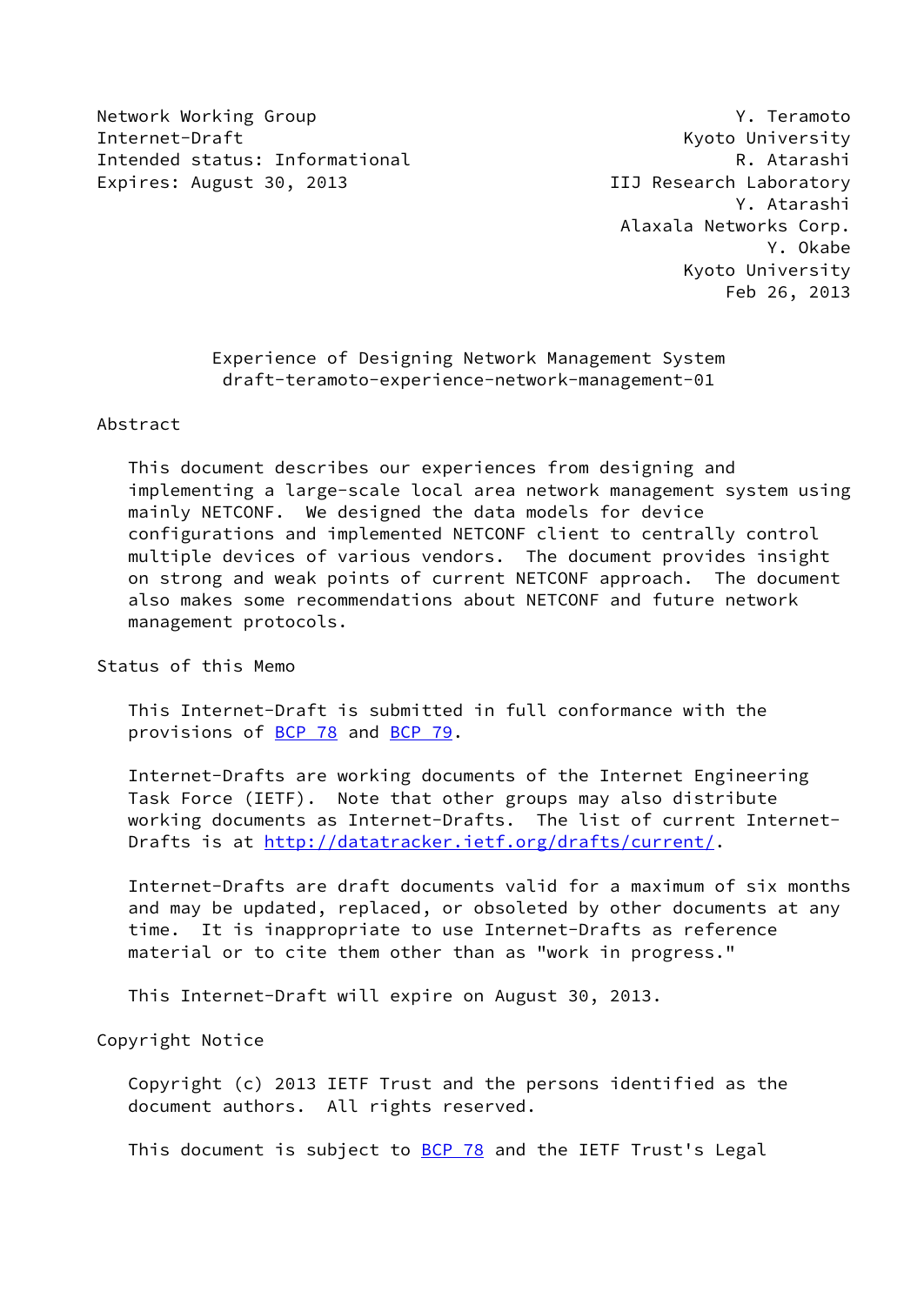| Internet-Draft | Experience of Designing NMS | Feb 2013 |  |
|----------------|-----------------------------|----------|--|
|                |                             |          |  |

Provisions Relating to IETF Documents

[\(http://trustee.ietf.org/license-info](http://trustee.ietf.org/license-info)) in effect on the date of publication of this document. Please review these documents carefully, as they describe your rights and restrictions with respect to this document. Code Components extracted from this document must include Simplified BSD License text as described in Section 4.e of the Trust Legal Provisions and are provided without warranty as described in the Simplified BSD License.

# Table of Contents

| $2.1$ . Required Information 3                               |  |
|--------------------------------------------------------------|--|
| $\frac{3}{2}$ . Experiences of Implementing NETCONF Client 4 |  |
| 3.1.                                                         |  |
| $3.2$ . Framing Mechanism on SSH transport 5                 |  |
|                                                              |  |
| $3.4$ . Lock and Commit Mechanism 6                          |  |
|                                                              |  |
| $\underline{4}$ . Experiences with Data Model Design 7       |  |
|                                                              |  |
| $\frac{5}{2}$ . Experiences with Management Network 7        |  |
|                                                              |  |
| Conclusions and Recommendations 8<br>6.                      |  |
| 7.                                                           |  |
| 8.                                                           |  |
| 9.                                                           |  |
|                                                              |  |
|                                                              |  |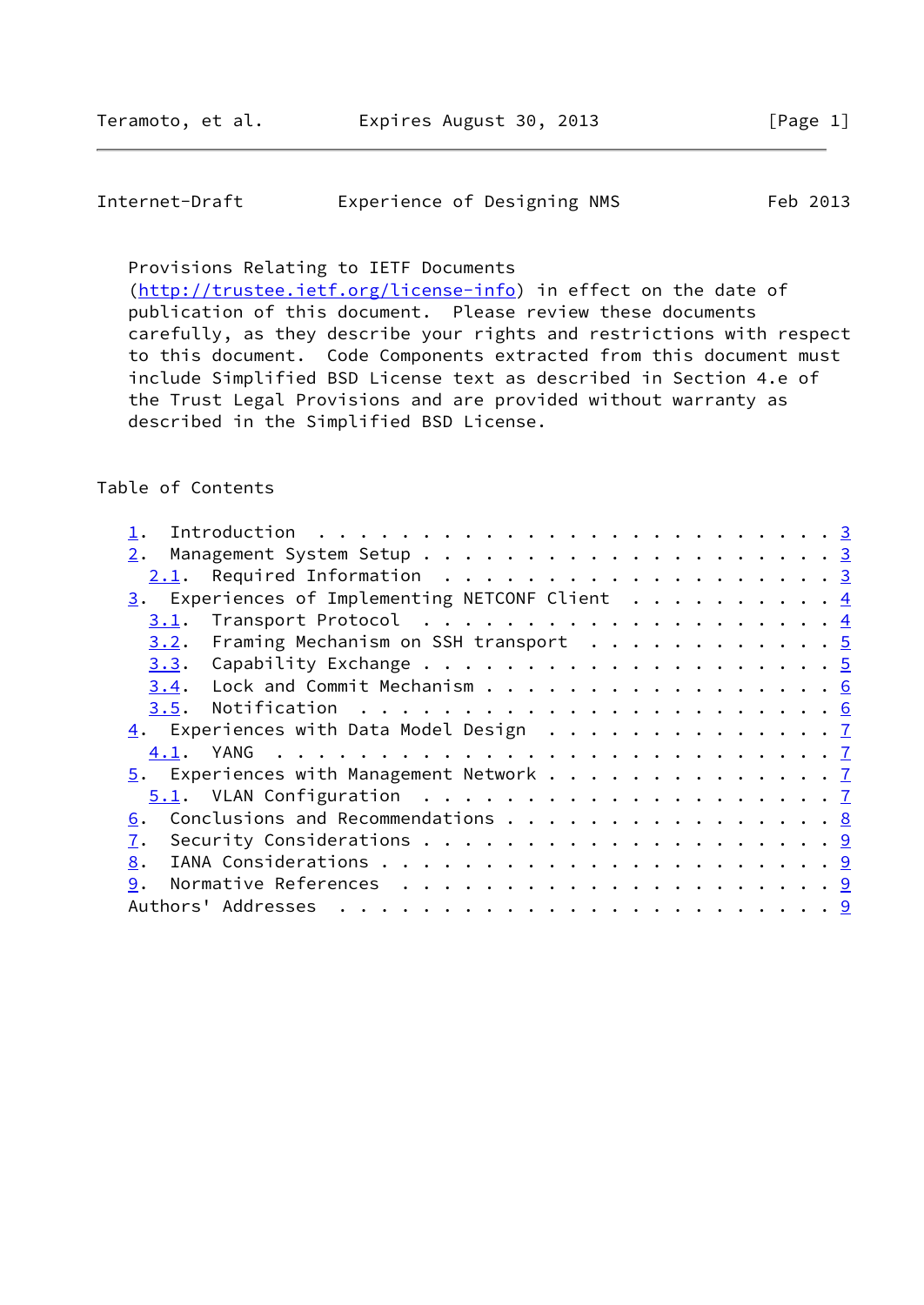Teramoto, et al. 
Expires August 30, 2013

[Page 2]

## <span id="page-2-1"></span>Internet-Draft Experience of Designing NMS Feb 2013

### <span id="page-2-0"></span>[1](#page-2-0). Introduction

We designed a large-scale local area network management system that can manage the network independently of physical topology and the vendor of networking equipments composing the network system by modeling the functions of network equipments and using widely used network management protocols. To manage networks, we used mainly the NETCONF protocol and the SNMP [[RFC3416](https://datatracker.ietf.org/doc/pdf/rfc3416)] because these protocols are supported by various major vendors' networking equipments and does not depend on specific architectures such as an OpenFlow or a MPLS. This document describes the experiences from designing and implementing such management system.

An NETCONF protocol is defined in [[RFC6241](https://datatracker.ietf.org/doc/pdf/rfc6241)] and is intended to manage configurations of the networking equipment from computers. The NETCONF protocol is supported by various network equipments such as Cisco IOS and Junos and so on. We mainly used a NETCONF protocol to get and edit configurations of networking equipments. Although many networking equipments support the NETCONF protocol, there are some kinds of data model designed by vendors. It is because the model layer of NETCONF protocol is still developing. We designed the unified data model for device configurations to manage multiple equipments of various vendors and implemented NETCONF client to control multiple devices simultaneously.

 This document evaluates the NETCONF protocol design and makes some recommendations about NETCONF and future network management protocols to support large-scale network management.

#### <span id="page-2-2"></span>[2](#page-2-2). Management System Setup

 Our Network management system contains some information in database to grasp network states and authorize management interface of equipments. The NETCONF protocol and SNMP requires login authorization on starting login. Moreover these protocols support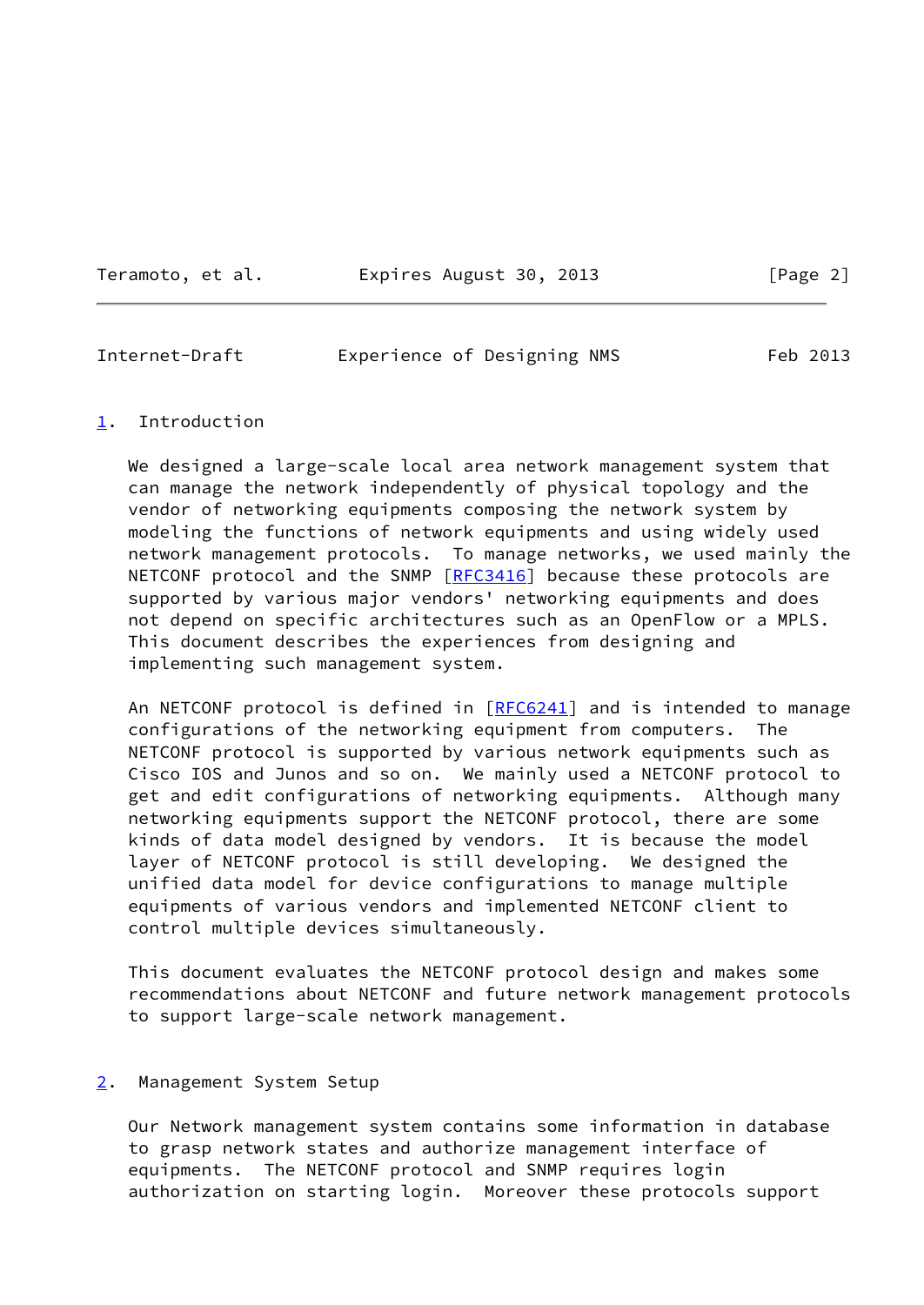only the information for the configurations and states, and hence the management system needs some information related to several networking equipments such as the network topology and the routes of IP packets. The remainder of this section describes the setup information that is required to start network managing.

<span id="page-3-0"></span>[2.1](#page-3-0). Required Information

 Network Management systems usually require some information in advance that the systems cannot retrieve from network devices automatically like followings:

| Teramoto, et al. | Expires August 30, 2013 | [Page 3] |
|------------------|-------------------------|----------|
|------------------|-------------------------|----------|

<span id="page-3-2"></span>

| Internet-Draft | Experience of Designing NMS | Feb 2013 |
|----------------|-----------------------------|----------|
|                |                             |          |

Management Interface

 One of the most fundamental information is login authorization for connecting to management interfaces of network devices: management IP address, user ID, password and so on. This is because management protocols such as NETCONF and SNMP usually requires authentication to get or edit device configurations at need to be secured.

Device Information

 The system requires the information for devices, such as the vendor, the model and the version to determine the capabilities and providing resource of the device, because NETCONF provides no information and no unified models for them.

Network Information

 Network Devices provides no information for network topology. There are some protocols to get neighbor information such as LLDP, however there is no standardized protocols to provide them into client. Therefore, to manage network with network topology, the topology information is to be prepared in advance.

<span id="page-3-1"></span>[3](#page-3-1). Experiences of Implementing NETCONF Client

 The NETCONF protocol is an XML-based protocol used to manage the configuration of networking equipment. We implemented NETCONF client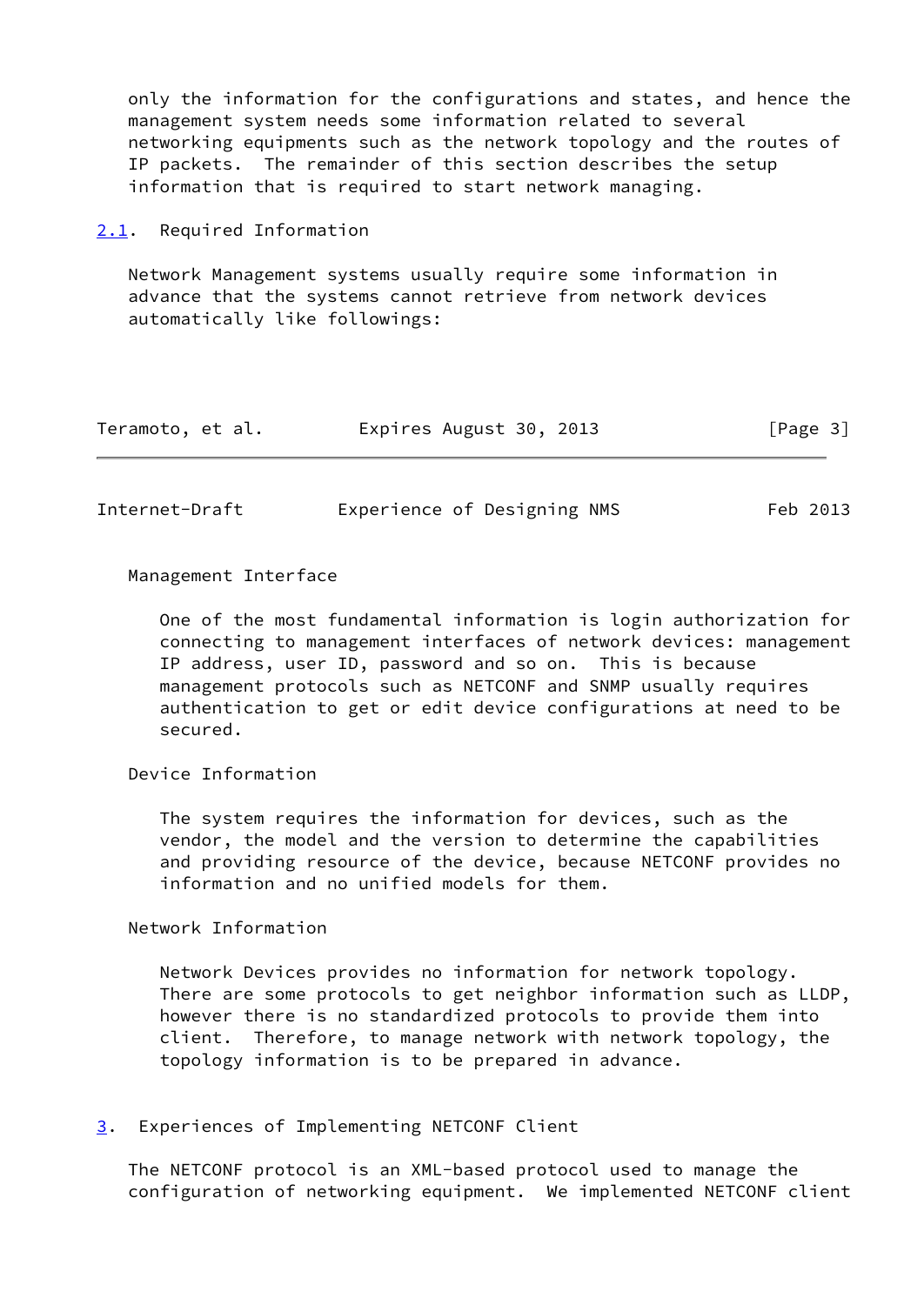to manage networking equipments centrally. This section provides insight on NETCONF protocol.

<span id="page-4-0"></span>[3.1](#page-4-0). Transport Protocol

 The NETCONF protocol defines an SSH protocol as mandatory transport protocol. The advantage of using the SSH protocol is that it provides strong authentication mechanism and full encrypted communication. However, there are some issues of using the SSH protocol. It is very large protocol for developers to implement full scratch client, therefore they need to use some existing libraries. Network management systems often have their own architecture for increasing performance, because it is often required high-performance operation and response. SSH libraries also often have their own architecture, and hence it is need to carefully bond two architecture. This may cause performance degradation on multi threading software because these asynchronous events cannot be concentrated into one. Furthermore, if encrypted communication is forced like the SSH protocol, it is sometimes difficult to detect the

| Teramoto, et al. | Expires August 30, 2013 | [Page 4] |
|------------------|-------------------------|----------|
|------------------|-------------------------|----------|

<span id="page-4-2"></span>Internet-Draft Experience of Designing NMS Feb 2013

cause of transport problems on debugging.

<span id="page-4-1"></span>[3.2](#page-4-1). Framing Mechanism on SSH transport

 The current framing mechanism of SSH transport is defined in [\[RFC6242](https://datatracker.ietf.org/doc/pdf/rfc6242)]. The previous version of NETCONF (version 1.0) defined framing mechanism to separate each messages by the character sequence "]]>]]>" according to the assumption that well-formed XML documents does not contain the sequence, however it was found later that the assumption is not collect. Therefore the current framing mechanism of SSH uses chunked framing mechanism.

 However framing mechanism still have confusing specification. The framing mechanism defines no error notification mechanism when given chunk-size is invalid or an error occurs on transport layer. [\[RFC6242](https://datatracker.ietf.org/doc/pdf/rfc6242)] requires the peer to terminate the NETCONF session immediately without notifying error information when receiving such an invalid message. This mechanism often causes confusing issues that the developer cannot determine the reason of unexpected disconnection, because the reason may exist on multiple layers from physical layer to application layer. This problem also occurs on the previous version.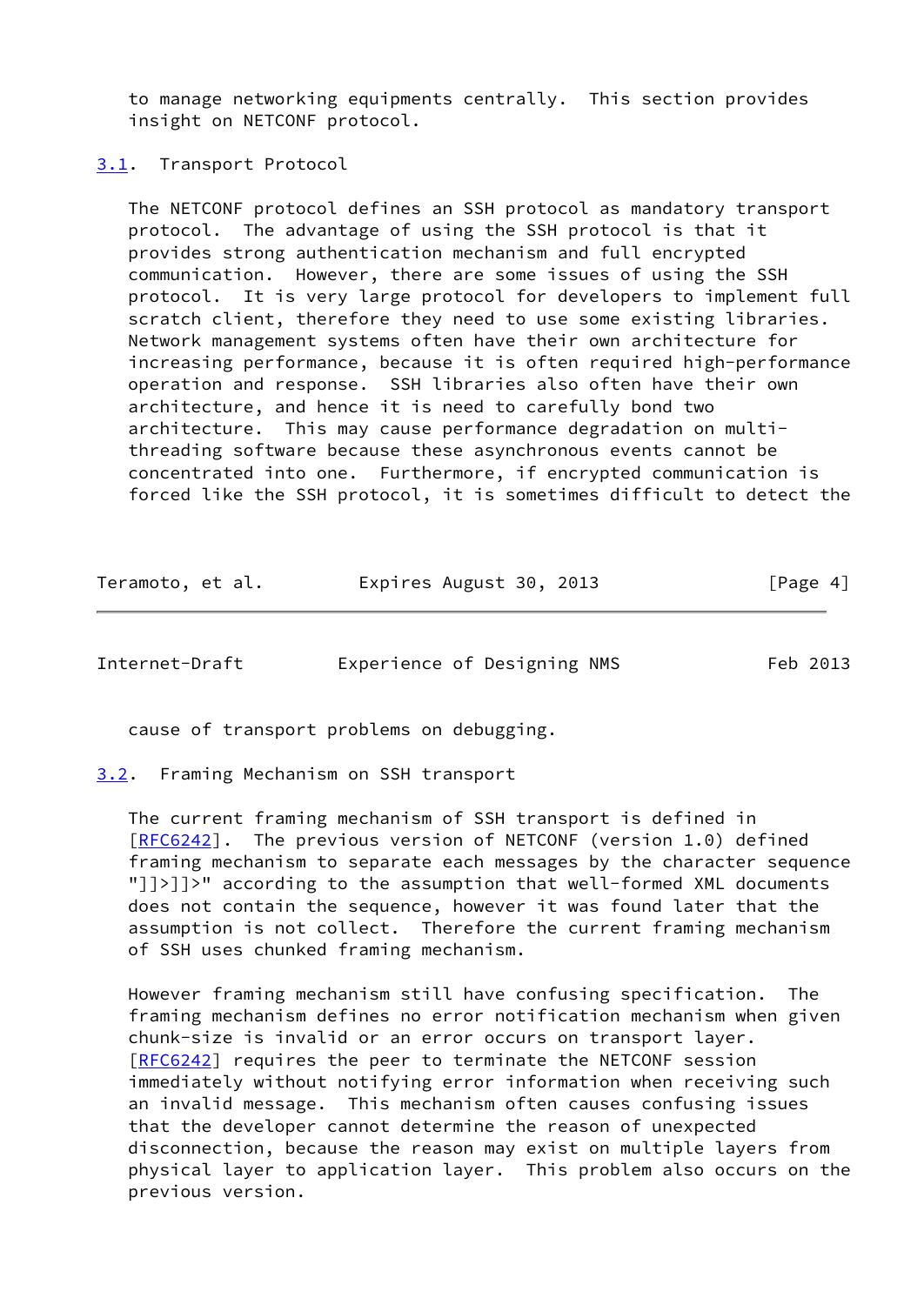#### <span id="page-5-0"></span>[3.3](#page-5-0). Capability Exchange

 Capabilities are advertised in messages sent by each peer during session establishment as <hello> message. Each peer determines the NETCONF version by comparing the sent capabilities with received one. Furthermore this list can contain other additional capabilities such as the capability of notification.

 The mechanism of capability exchange have the same undesirable specification as framing mechanism of the SSH transport. [[RFC6241](https://datatracker.ietf.org/doc/pdf/rfc6241)] require peers to disconnect the session immediately when the supporting capability version is mismatched or the treatment of session-id is wrong.

The reaction of invalid <hello> varies by vendor implementations. For example, the Junos returns error message as XML comments like followings: <!-- netconf error: unknown command --> <!-- session end at 2012-08-30 19:01:10 UTC -->

 Cisco IOS returns no error message and disconnected on receiving next message by the frame chunk. This causes unexpected disconnection on sending first <rpc> command.

This is notable that other management protocols that have capability

| Teramoto, et al. | Expires August 30, 2013 | [Page 5] |
|------------------|-------------------------|----------|
|                  |                         |          |

<span id="page-5-2"></span>

| Internet-Draft |  | Experience of Designing NMS | Feb 2013 |
|----------------|--|-----------------------------|----------|
|----------------|--|-----------------------------|----------|

 exchange such as OpenFlow often support error notification mechanism on receiving an invalid hello message.

## <span id="page-5-1"></span>[3.4](#page-5-1). Lock and Commit Mechanism

Lock mechanism of NETCONF is defined in [\[RFC6242](https://datatracker.ietf.org/doc/pdf/rfc6242)] as mandatory function. Commit mechanism is defined as optional function. These commands are useful on controlling multiple devices.

# <span id="page-5-3"></span>[3.5](#page-5-3). Notification

 The original NETCONF protocols does not provide networking equipments to push some information to client. To send some information from servers, notification mechanism is defined as optional capability in [\[RFC5277](https://datatracker.ietf.org/doc/pdf/rfc5277)].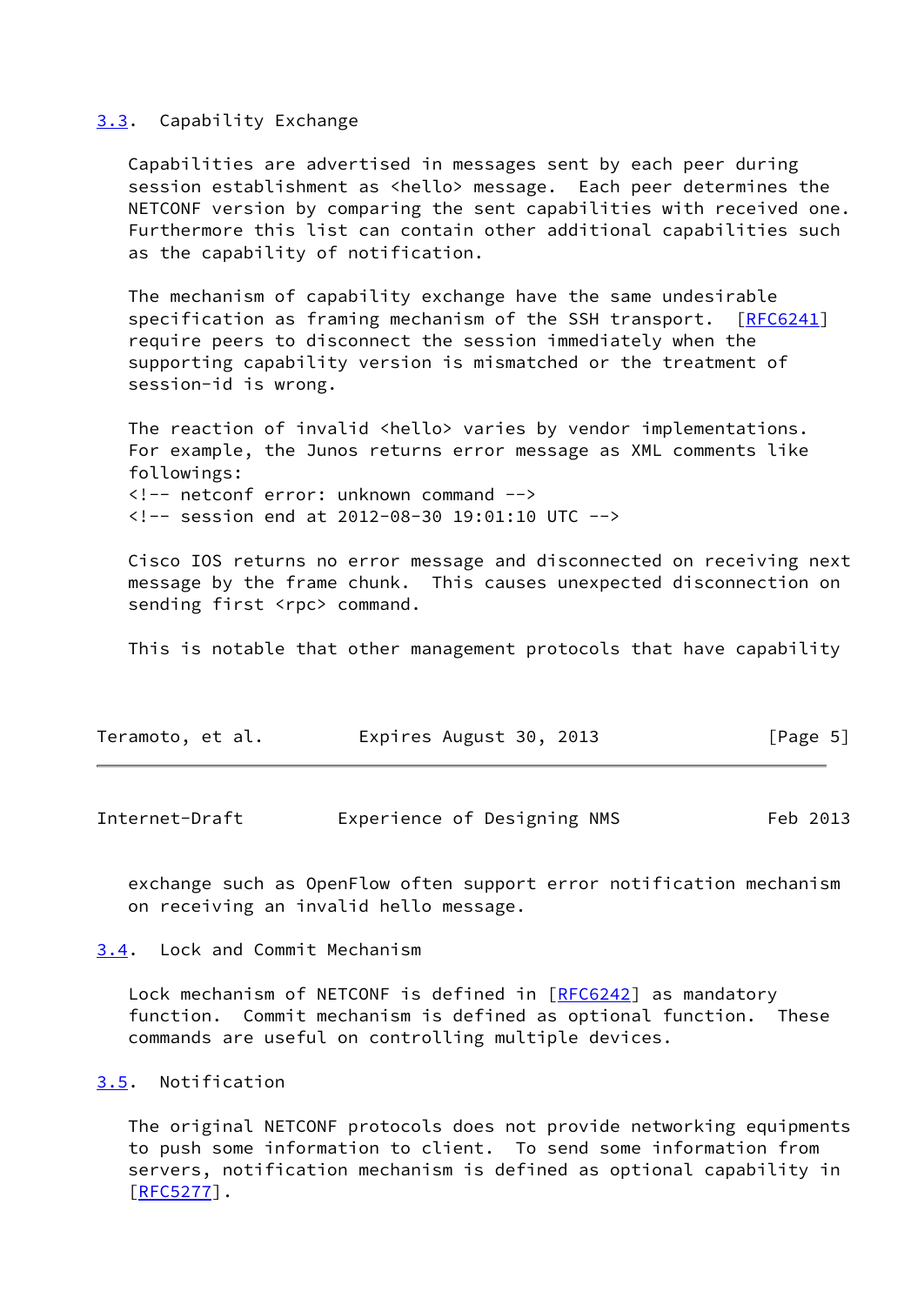Notification mechanism supports replaying the previous logs by specifying startTime. After starting notification, the server can only operate close-session command to terminate current session and returns resource-denied error on receiving other commands. However, the server that supports interleave capability can operate any commands while notification phase. The client can specify stopTime to stop the notification on the time. After stop time, NETCONF session becomes ordinal mode and accept any NETCONF commands again.

 This too complicated mechanism makes enormous number of session states and conditions like following diagram; this makes it difficult to create brief management system that support full NETCONF specifications.

 +-------+ | Hello | +-------+ | <hello> exchange S +-------+ <------+ t+>| RPC | <rpc> | return result o| +-------+ -------+ p| | <create-subscription> T| |<--------------------------+ Yes: return result i| +--------+ <rpc> ----------- | No : return resource-denied m+-| Notify |------< interleave? >-+ e +--------+ ----------- | <rpc><close-session/></rpc> End

Figure 1: Session States and Conditions

| Teramoto, et al. | Expires August 30, 2013 |  | [Page 6] |  |
|------------------|-------------------------|--|----------|--|
|                  |                         |  |          |  |

<span id="page-6-1"></span>Internet-Draft Experience of Designing NMS Feb 2013

## <span id="page-6-0"></span>[4](#page-6-0). Experiences with Data Model Design

 Current NETCONF protocol does not provide data models specification, and hence there is no unified data models. Therefore, to manage networking equipments of multiple vendors with same way, we designed some models of the function that networking equipments provides. This section describes the insight on current approach of standardizing data models.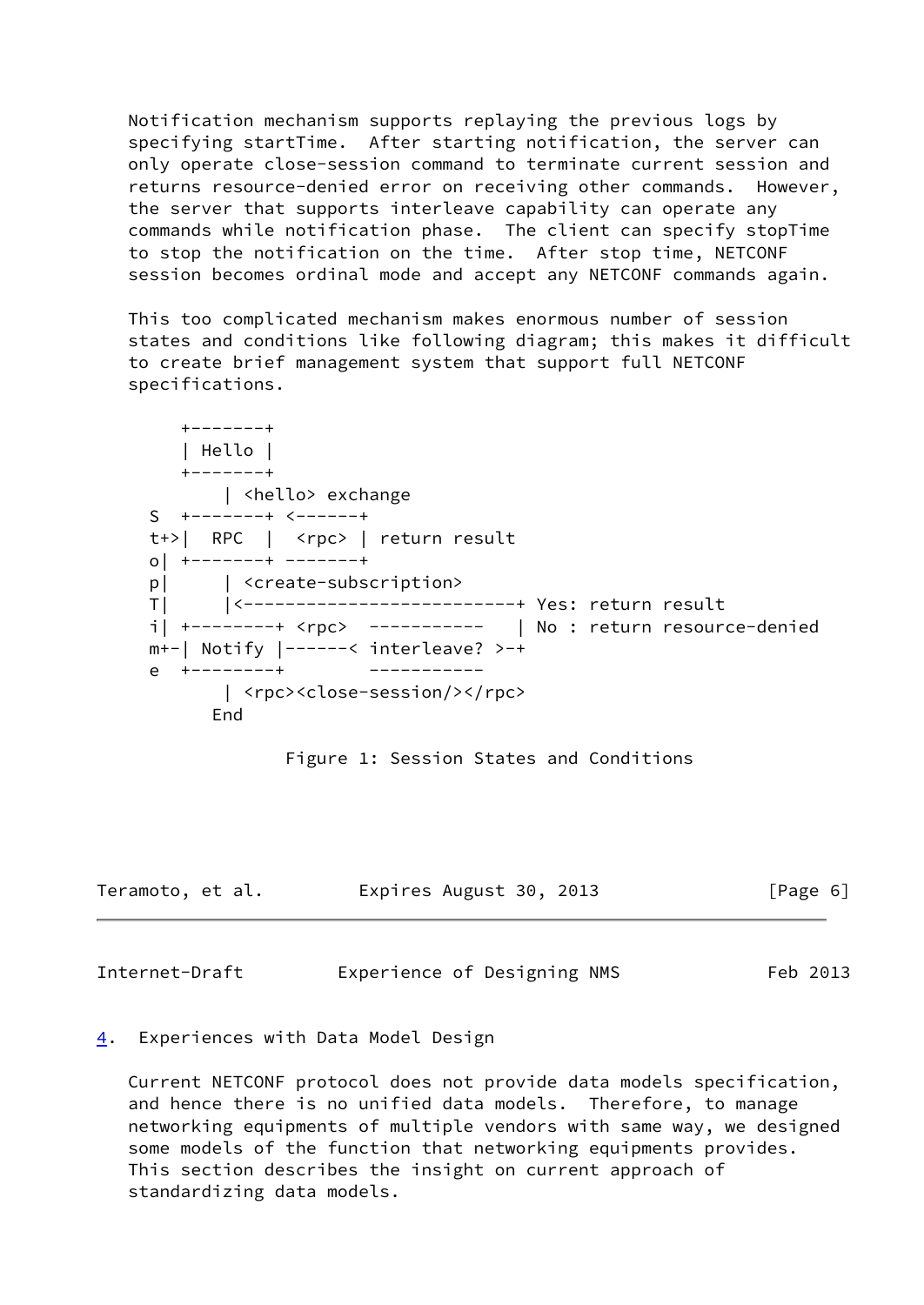## <span id="page-7-0"></span>[4.1](#page-7-0). YANG

 YANG is a data modeling language used to model configuration and state data manipulated by the NETCONF defined in [\[RFC6020](https://datatracker.ietf.org/doc/pdf/rfc6020)]. The approach of YANG is to express various configurations using highly expressive schema, while the approach of SNMP is to predefine fundamental data model.

 The same approaches of YANG often causes variability of configuration model and also causes too large and complex data schema. Furthermore YANG defines only the model schema, therefore the way to construct model data is owed to the developer. We think the fundamental model data, that is frequently used in configuration such as VLANs and Interfaces, should be defined by NETCONF core specification like SNMP in order to avoid such problems.

<span id="page-7-1"></span>[5](#page-7-1). Experiences with Management Network

We designed the system to manage multiple network equipments of multiple vendors that support the NETCONF protocol. This section describes the experience with example of designing some function that uses multiple networking equipments via NETCONF.

<span id="page-7-2"></span>[5.1](#page-7-2). VLAN Configuration

 VLAN configuration is one of most fundamental functions; however the configuration needs various information. VLAN configuration requires following information:

- o Current VLAN assignment
- o VLAN ID and port name to be assigned
- o Additional information such as bandwidth, port state (some ports may be disabled)
- o Network topology

| Teramoto, et al. | Expires August 30, 2013 | [Page 7] |
|------------------|-------------------------|----------|
|------------------|-------------------------|----------|

<span id="page-7-3"></span>

| Internet-Draft | Experience of Designing NMS |  | Feb 2013 |
|----------------|-----------------------------|--|----------|
|----------------|-----------------------------|--|----------|

First two information can be retrieved from NETCONF configurations.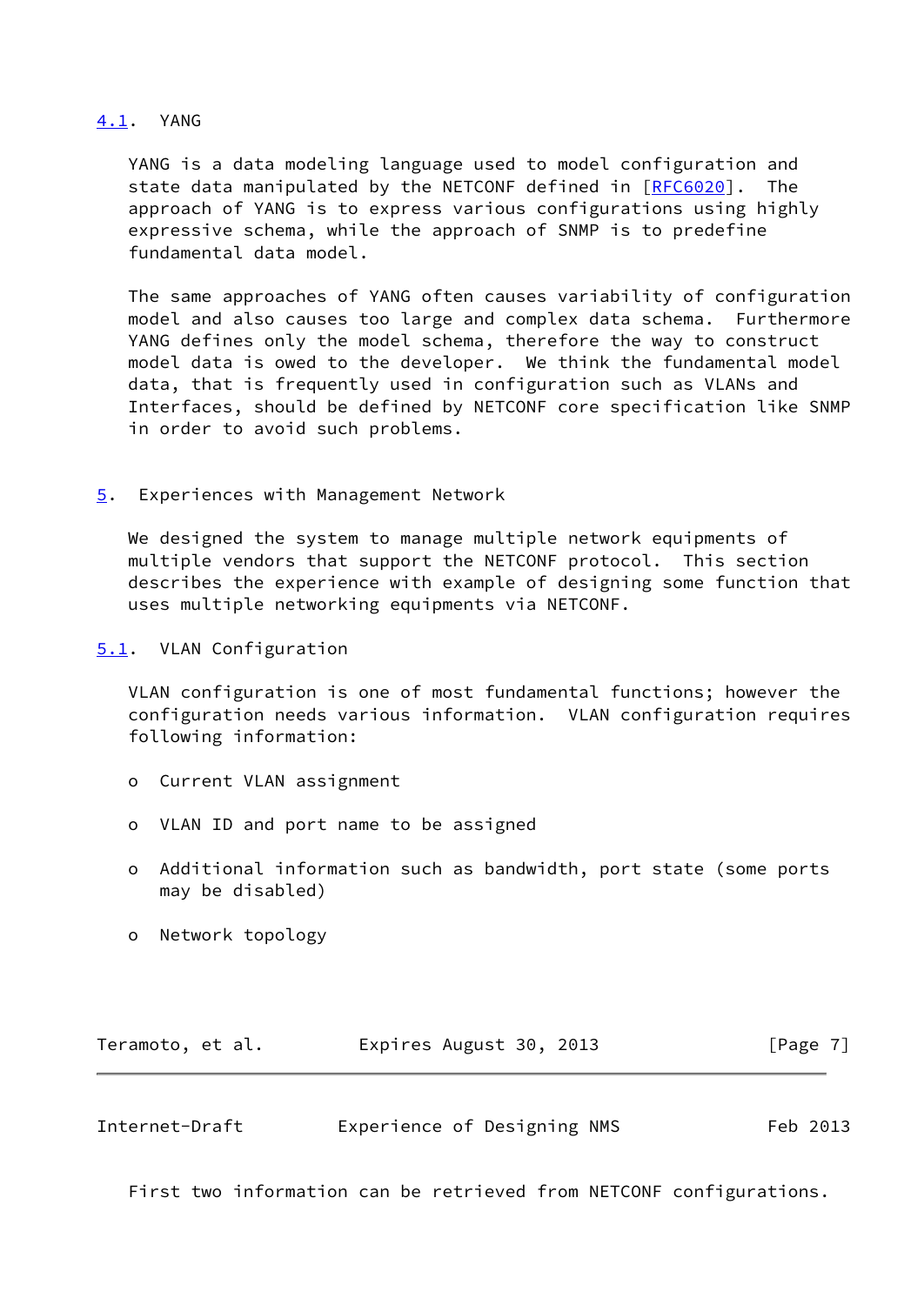The rest information, however, is more difficult than the former two. NETCONF provides no information for the capability of networking equipments, such as ports speed or the number of ports, that is not shown as configuration text. NETCONF also does not offer topology or neighbor information because of the same reason.

 No current widely used protocols support the mechanism to retrieve such information, therefore we have no choice but prepare them in advance. However, an OpenFlow protocol now provide the way to get them by handling LLDP packets using packet-out operation. This is one of the reasons that an OpenFlow protocol is referred as a hot protocol.

<span id="page-8-0"></span>[6](#page-8-0). Conclusions and Recommendations

 We come to deeply know about the NETCONF protocol on the view of developers. This section conclude our experience and recommends some requirements that future management protocol would satisfy.

 The current NETCONF protocol have some undesirable specifications like followings:

- o Specify an SSH protocol as an mandatory transport protocol.
- o Some undesirable error handling such as on capability exchange failure
- o Too many state and conditions of each session by notification

 Furthermore, a current approach of models is going toward complicated and large models by YANG. We propose future management protocols to use simple transport protocol, to define appropriate error handling that does not disconnect without any error notification, and to provide simple notification mechanism that is supported by default and supports interleave capability like function as default.

 Current Network Management is required to use some similar protocols such as NETCONF and SNMP. We found that the two protocol is covering each other weakness that NETCONF does not support live information and SNMP does not support configuration management. However, there are few ways to get the capability of the networking equipments and the information for constructing topology graphs. There are often required to prepared in advance. There is a need to new management protocols for flexibly control whole network by providing appropriate models and information of the network.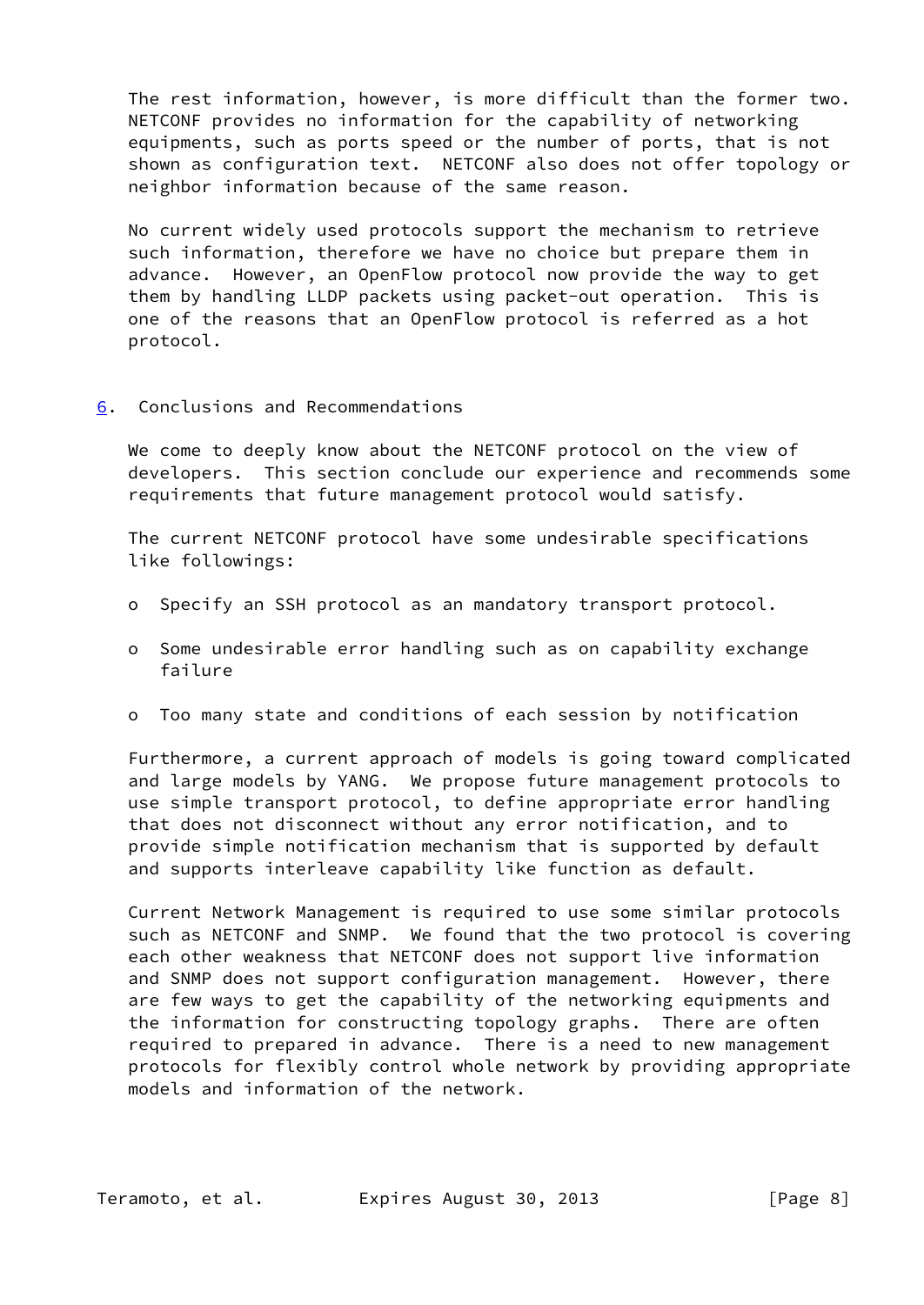<span id="page-9-1"></span><span id="page-9-0"></span>[7](#page-9-0). Security Considerations

 In our experience, the NETCONF protocol require high security considerations on the specification such as authorization and encrypted messaging; therefore the use of the NETCONF protocol improves the security of management.

 To manage networking equipments centarally does not matter security issues if they are used in separated logical network and operated proper properly.

<span id="page-9-2"></span>[8](#page-9-2). IANA Considerations

This document makes no request of IANA.

- <span id="page-9-3"></span>[9](#page-9-3). Normative References
	- [RFC3416] Presuhn, R., "Version 2 of the Protocol Operations for the Simple Network Management Protocol (SNMP)", STD 62, [RFC 3416,](https://datatracker.ietf.org/doc/pdf/rfc3416) December 2002.
	- [RFC5277] Chisholm, S. and H. Trevino, "NETCONF Event Notifications", [RFC 5277,](https://datatracker.ietf.org/doc/pdf/rfc5277) July 2008.
	- [RFC6020] Bjorklund, M., "YANG A Data Modeling Language for the Network Configuration Protocol (NETCONF)", [RFC 6020](https://datatracker.ietf.org/doc/pdf/rfc6020), October 2010.
	- [RFC6241] Enns, R., Bjorklund, M., Schoenwaelder, J., and A. Bierman, "Network Configuration Protocol (NETCONF)", [RFC 6241,](https://datatracker.ietf.org/doc/pdf/rfc6241) June 2011.
	- [RFC6242] Wasserman, M., "Using the NETCONF Protocol over Secure Shell (SSH)", [RFC 6242](https://datatracker.ietf.org/doc/pdf/rfc6242), June 2011.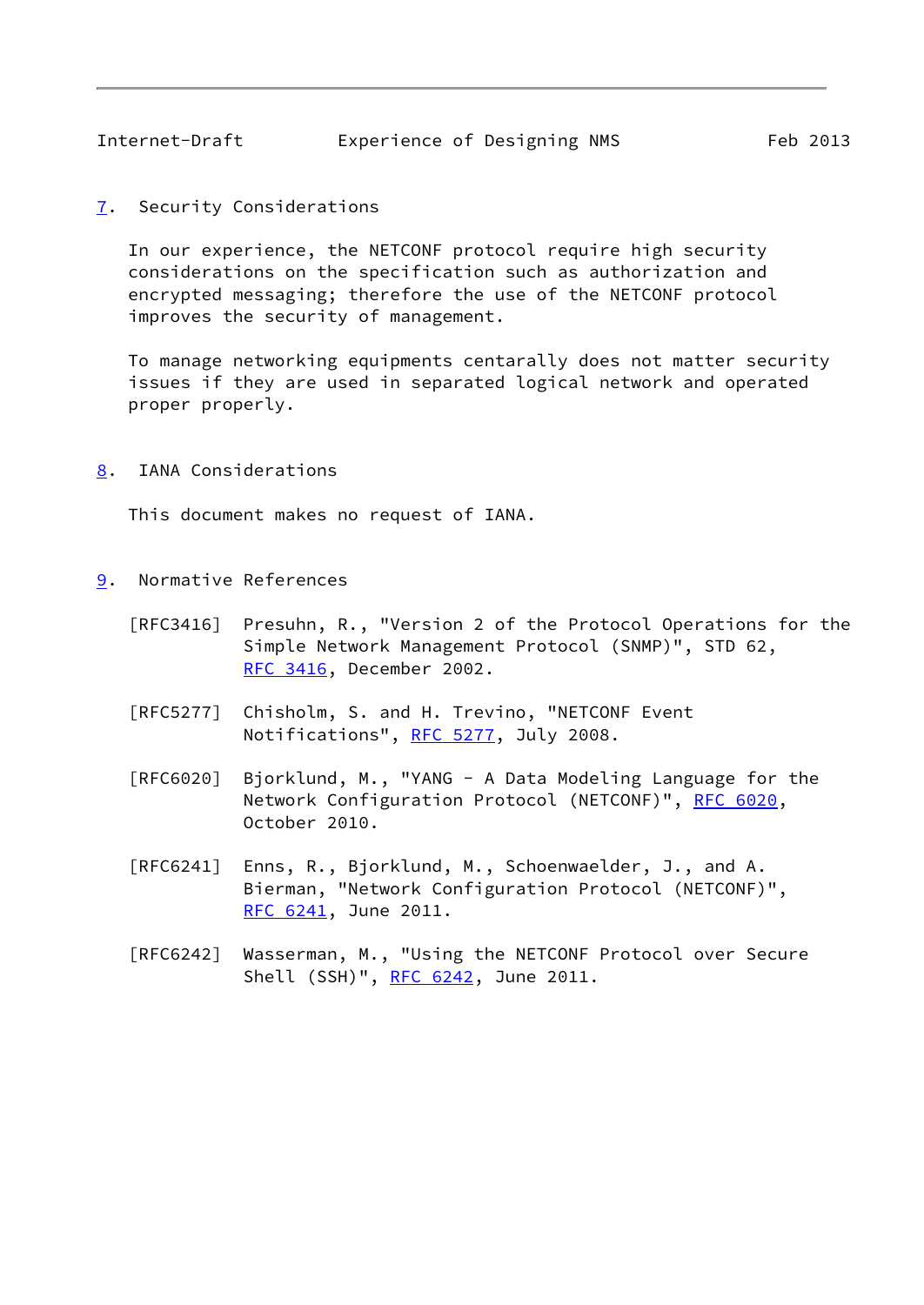Internet-Draft Experience of Designing NMS Feb 2013

Authors' Addresses

 Yasuhiro Teramoto Graduate School of Informatics Kyoto University Yoshida-Hommachi Sakyo-ku, Kyoto 606-8501 Japan

 Phone: +81-75-753-7417 Fax: +81-75-753-7440 Email: teramoto@net.ist.i.kyoto-u.ac.jp

 Ray S. Atarashi IIJ Research Laboratory Jinbocho Mitsui Bldg., 1-105 Kanda Jinbo-cho Chiyoda-ku, Tokyo 101-0051 Japan

 Phone: +81-3-5205-6464 Fax: +81-3-5205-6466 Email: ray@iijlab.net

 Yoshifumi Atarashi Alaxala Networks Corp. Shin-Kawasaki Mitsui Bldg. 890 Saiwai-ku Kashimada Kawasaki, Kanagawa 212-0058 Japan

 Phone: +81-44-549-1735 Fax: +81-44-549-1272 Email: atarashi@alaxala.net

 Yasuo Okabe Academic Center for Computing and Media Studies Kyoto-University Yoshida-Hommachi